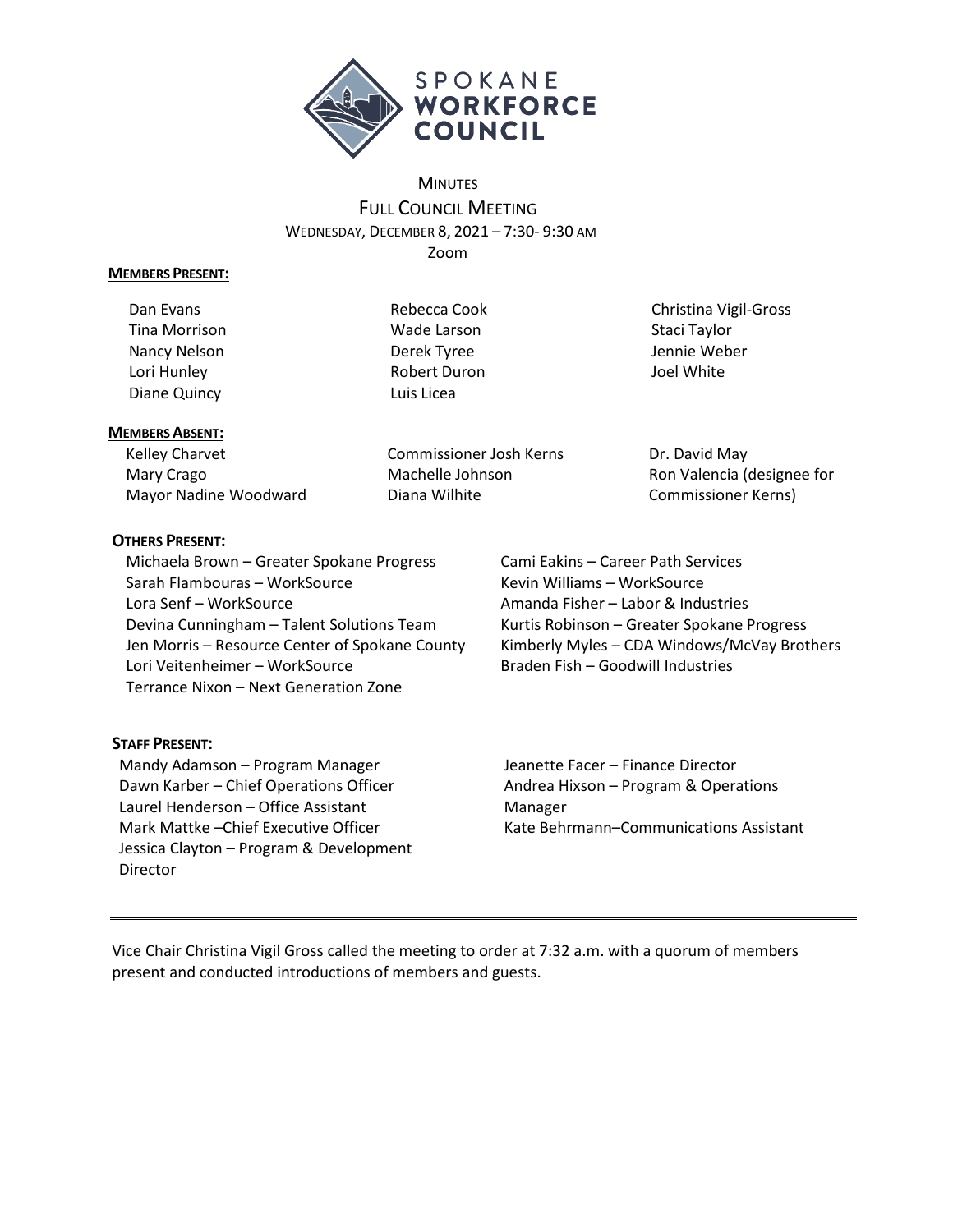#### **MEETING THE MISSION**

#### *Mark Mattke, SWC Chief Executive Officer*

Devina Cunningham, Manager of the Talent Solutions Team, presented a video and information regarding the recent November 3, 2021, hiring event and job fair at the Next Generation Zone, which was a collaboration with Providence. The event was primarily targeted for youth, although all job seekers were welcome. This was the first in-person event since the COVID-19 pandemic began. Interviews were held on site. The event was a success with 100 people registered, approximately 50 people attended, 14 job offers were made at the event, with six additional offers made following the event, for a total of 18 new hires.

Staci Taylor from Providence thanked the Next Generation Zone and the entire WorkSource campus. She expressed gratitude for their ongoing partnership and is looking forward to the next event.

Christine Johnson of Community Colleges of Spokane congratulated and commended all parties involved for a successful event. She was impressed with the innovative approaches used for a new economy.

#### **REVIEW OF MINUTES**

Review of August 8, 2021, meeting minutes. *Action: Motion and second to approve the August 8, 2021, meeting minutes. Approved unanimously.*

#### **CEO REPORT**

*Mark Mattke—Chief Executive Officer, Spokane Workforce Council*

*2022 "To Do List" for the Spokane Workforce Council.*

#### **Update to Integrated Workforce Plan**

The SWC will be responding to upcoming guidance from the State Workforce Board to update the local integrated workforce strategic plan which is part of the federal Workforce Innovation & Opportunity Act (WIOA) framework. The plan also serves as a guidepost for the work that is being done across the workforce system. The last plan was created in March 2020, just prior to the COVID-19 pandemic-- for the four-year period of 2020-2024. It is now half-way through that time period and the Department of Labor requires that states update and modify the plan with any changes that may have occurred since the initial plan was created. The state workforce board will provide guidance on how to proceed within the next month (approximately). After that time, the board and stakeholders will be convened to work together on updating this plan to meet the needs that the Spokane community is experiencing now. The updated plan will be due by approximately June 2022.

### **Procurement Process for Workforce System Services**

This is part of our three-year cycle where the board reviews what has been learned over the previous grant cycle and the investments that were made and how the workforce system delivers services across all the agencies on the campus – including the Resource Center of Spokane County, WorkSource, Talent Solutions Team, and the Next Generation Zone – with the goal of improving outcomes for the community. Many things are going well already, therefore a radical shift is not anticipated. A redesign will occur where needed. Mark Mattke tasked the Board with thinking about what is desired in the next three-year period and contributing through the Services & Oversight Committee and Youth Career Readiness Network.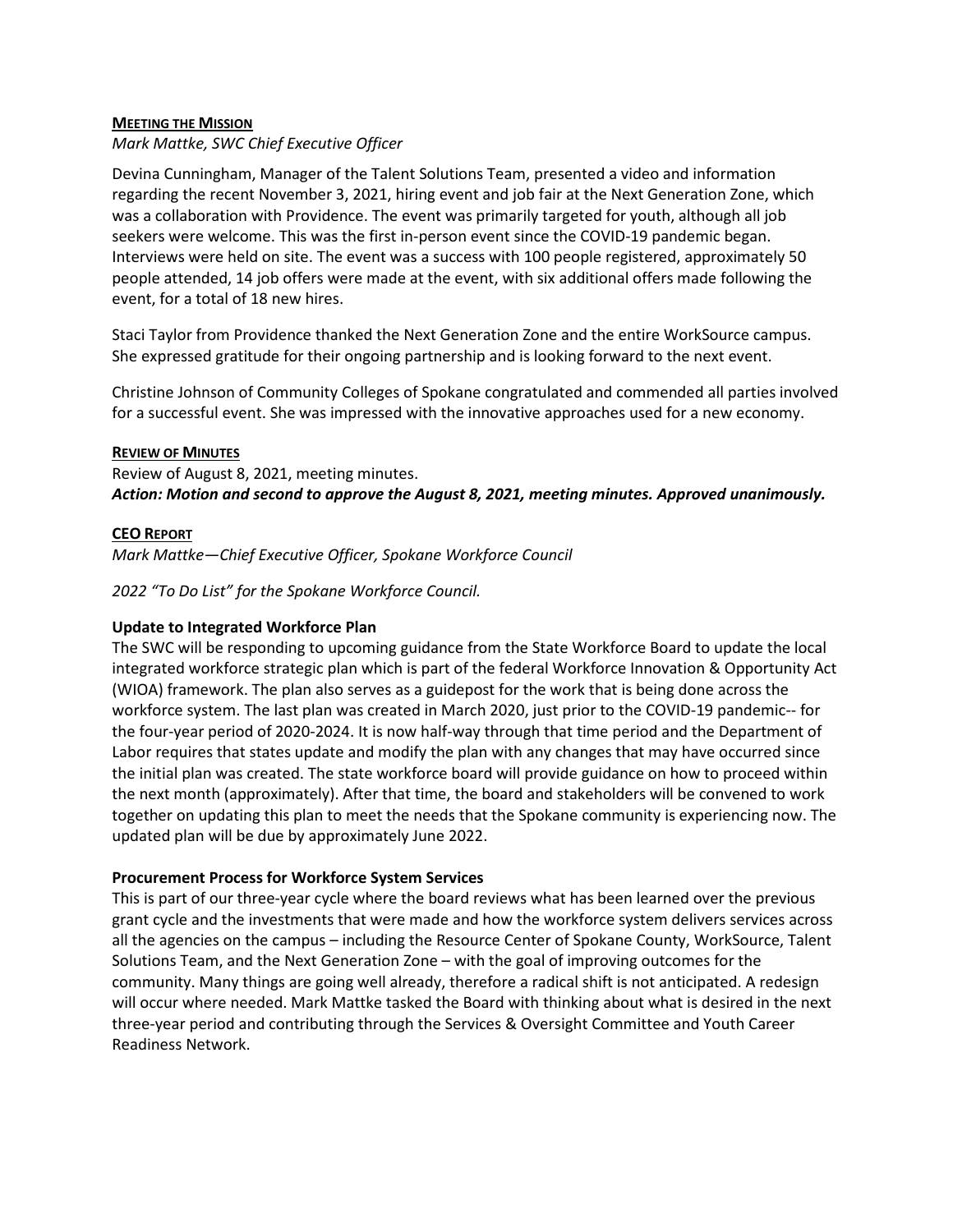#### **Review SWC Board Governance Structure**

The SWC Board will be updating its governance structure based on feedback from the U.S. Department of Labor (DOL). They are requiring local boards to review their decision-making processes and ensure that they are meeting the requirements. The SWC Board will be examining our processing and making any necessary changes to ensure compliance with those regulations.

### **Aid recently displaced workers in re-joining the workforce**

*Less than 1% of the 9,400 people in the region who lost their Federal Unemployment Benefits in early September went back to work within the first month.* The SWC is focused on figuring out who these workers are and figuring how to bring them back into the workforce. This includes designing new ways to engage and support them as they re-enter the labor market.

The SWC is on point to figure out how to get people back into the workforce that want to be  $-$  in jobs that are in-demand, meaningful and provide a family-sustaining wage. All SWC Board Members are encouraged to be engaged with the activities of the board and serve on a committee for 2022 to help us chart this course for our workforce system and our economic recovery.

#### **RACIAL EQUITY STATEMENT – FINALIZE**

*Kurtis Robinson, Greater Spokane Progress Michaela Brown, Greater Spokane Progress*

Kurtis and Michaela recapped the racial equity work that has been done over the last year+, including by the Board at our retreat in October where we worked to draft the Racial Equity Statement. Today the Board reviewed the drafted Racial Equity Statement and voted to approve it.

#### **Equity Statement**

*The Spokane Workforce Council and its governing board are committed to closing wage, employment, and education equity gaps. We acknowledge and accept that we have been a part of the ecosystem that has created racial inequities, and we commit to being a larger force to evolve the system and serve as a catalyst for positive change. The SWC has embraced the need to take on the difficult conversations about diversity, equity, inclusion, and justice within the context of workforce development. By engaging with our customer base and business community, we acknowledge our past missteps and are taking action to be more inclusive to our diverse customers. The board has agreed that racism and privilege are systemic issues that must be addressed at a cultural and organization level. It has become increasingly clear that this work is not only a moral imperative, but there is individual, societal, and economic good that flows from closing equity gaps.*

*We acknowledge that this work is never done. In order to reach our goals, we will normalize conversations about systemic racism and all inequities, foster equitable workplace culture for our business and system partners, and support our partners with education and resources. We will continue to use assessments and other tools to embed the work in our system. Success will be measured through a variety of community-based metrics that demonstrate progress and achievement of outcomes.*

*Equitable practices will create a more diverse set of customers whose feedback will inform our service delivery and lead to better community outcomes. Our community will be strengthened when all members have a meaningful voice and increased access and will be elevated by creating a culture of hope and prosperity for all people.*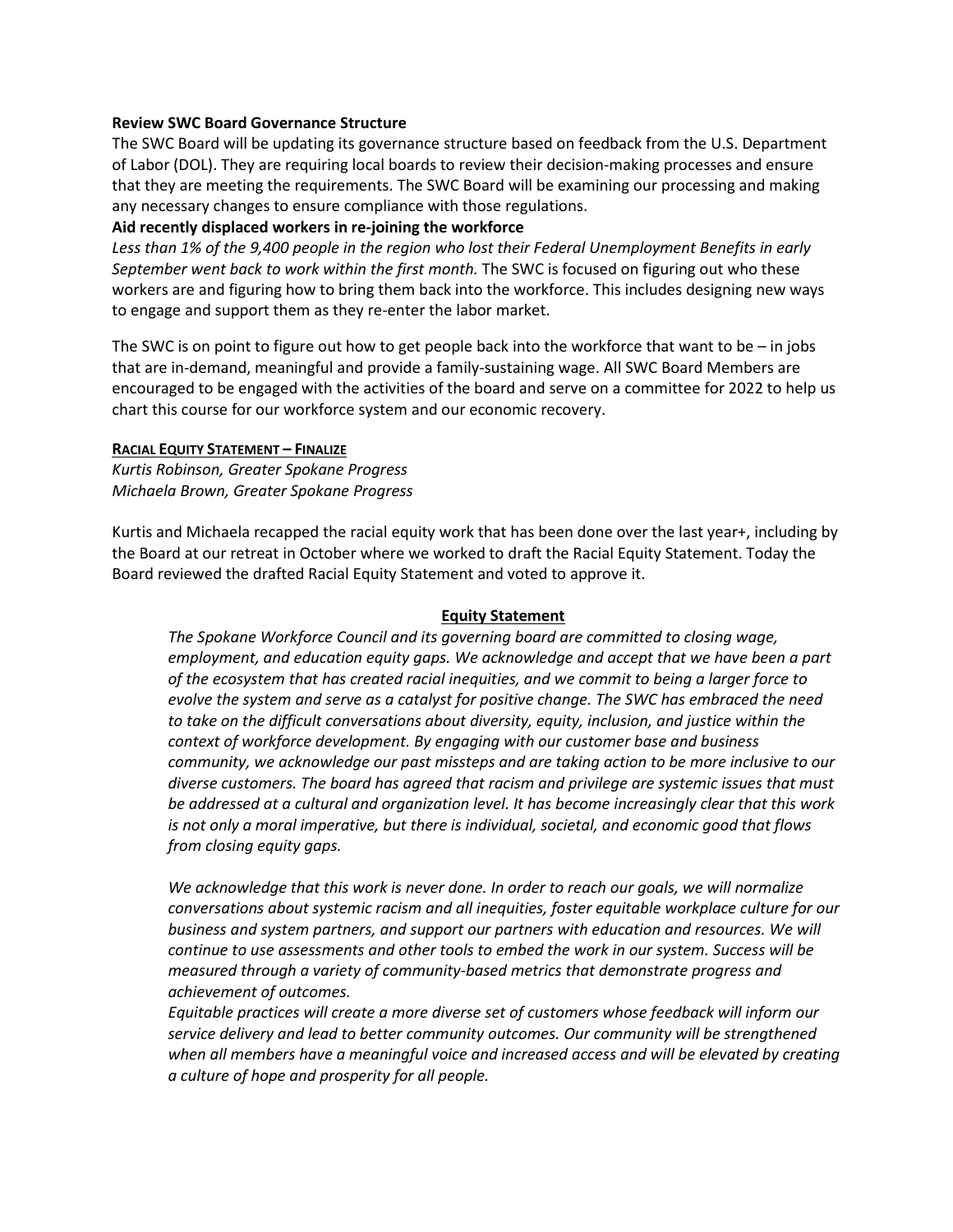### *Action: Motion and second to approve the Racial Equity Statement Tina Morrison Moved, Staci Taylor seconded. All in favor. No one opposed. Approved.*

#### **WORKFORCE SYSTEM OPERATIONS—6-MONTH YTDUPDATE JULY 2021-DECEMBER 2022 UPDATE**

*Dawn Karber – Chief Operations Officer, Spokane Workforce Council Kevin Williams – Director, WorkSource Systems Advancement & Development*

### *Lori Veitenheimer—WorkSource One-Stop Operator*

July-December Lookback—goals are to survive through the pandemic and thrive as the economic recovery continues.

Offered job seekers appointments in person, via phone, and via WebEx. WorkSource also focused on creating and maintaining a safe and healthy work environment for customers and staff.

Staff has been working on a hybrid work model, 60% of work in the office and 40% remote in order to balance the number of individuals in the office at any given time.

Thanks to leadership at SWC and Employment Security Department and Career Path Services for support in this endeavor.

WorkSource has also had several staffing changes due to the vaccine mandate, and she commends ESD for trying to be proactive with regards to the shift in staff and recruiting to fill open positions. Some staff members were offered full time telework employment to continue working and WorkSource continues to recruit, hire, and train individuals for remaining open positions.

### **Projects at WorkSource Spokane**

- Created a customer success story reporting tool.
- Customers can schedule their own appointments via the WorkSource website with Qtrac, and online platform.
- Procured free LinkedIn Learning licenses to share with customers.
- Re-implementation of in-person workshops in addition to virtual.
- Military Spouse Economic Empowerment Zone engagement.
- Community outreach—outbound marketing campaign to expand reach in the community. 500 email and text messages are going out weekly. Relationships have been established with House of Charity, Glover Middle School and Spokane Latino Center.
- Applying Lean improvement review to specific customer interactions.
- July 2021-December 2021 Stats:
	- o 2698 unique customers
	- o 8728 staff-assisted services delivered
	- o 699 Veterans and veteran spouse services

### **Appointment No-Show Rate Analysis**

There has been an increase in no-show appointments, WS is trying to determine the cause, and implement strategies (reminder messages) to mitigate resource and funding loss due to no-show appointment. Lean review process is attempting to address this and trying to create more value for customers with fewer resources and costs.

### **In person vs. Virtual**

Recent data show that customers greatly prefer virtual appointments during the past six months. WS has been utilizing this data for staffing targets to ensure that WS consistently has an appropriate level of in-person and virtual staff members to meet customer preference.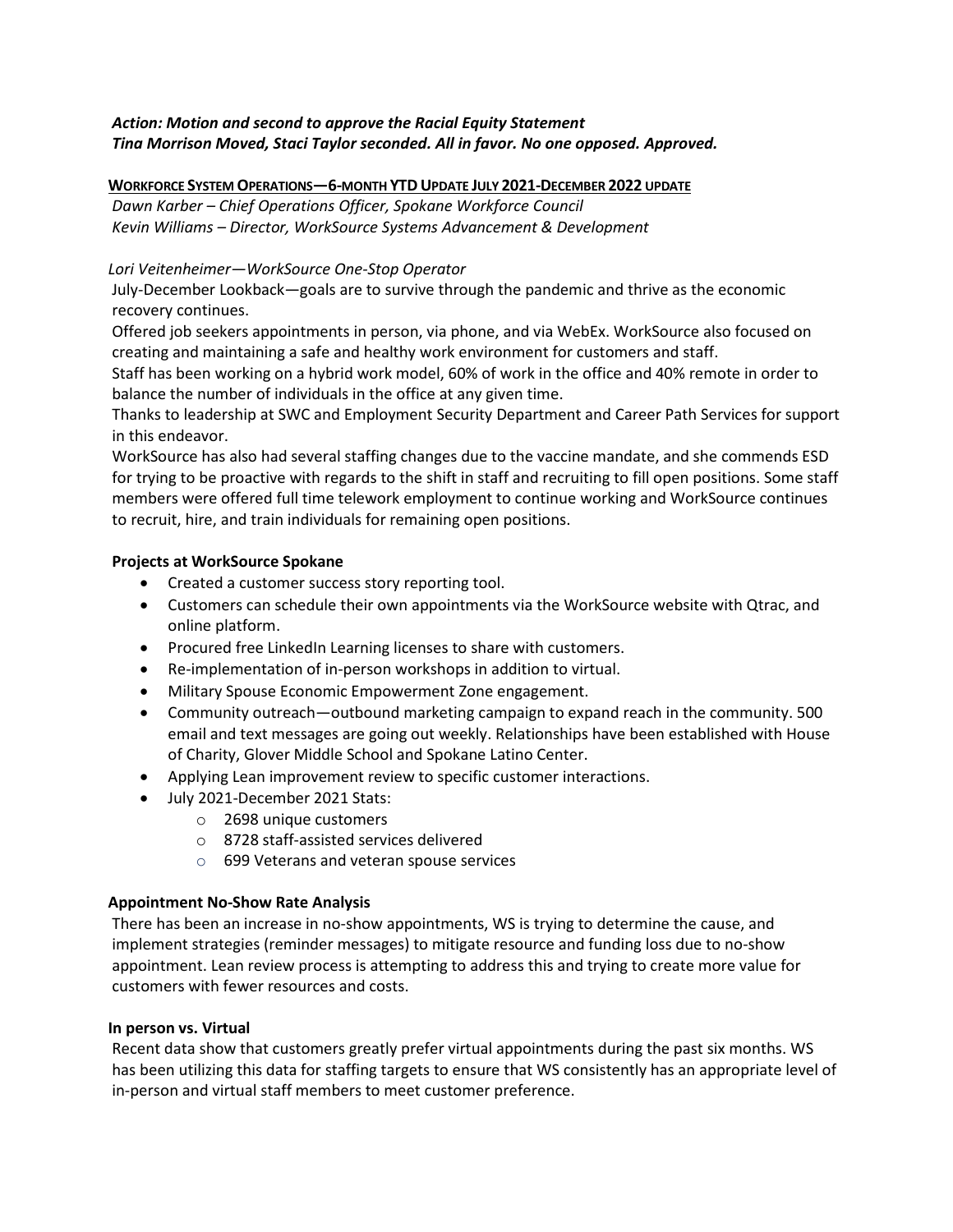Kevin Williams thanked Lori Veitenheimer for her service as the One Stop Operator and continuing to stay the course to offer services according to our delivery model for customers and being adaptable to customer and staff needs as the pandemic has required both flexibility and innovation. Thanks also to Lora Senf and Sarah Flambouras who are also key leaders at WorkSource of Spokane.

### *Devina Cunningham--Manager—Talent Solutions Team (TST) by WorkSource Spokane*

Talent Solutions has returned to the office on a hybrid schedule with TST staff members returning to the office in person Tuesday-Thursday and working remotely on Monday and Friday.

The TST team has provided 1045 Business Services to 474 unique employers since July 2021. Their goal is to continue providing relevant services with a customer-first response. For example, the Providence Job Fair was in direct response to Providence requesting an in-person event.

### **Hiring Events**

- In Q2, TST held two successful job fairs, one in person for Providence Health Care, with 50 attendees and 14 on-site job offers and one virtual job for Access Spokane, with 56 job seekers and an average of 2-3 job offers per attendee.
- TST also held four Meet the Employer events with 37 Job Seeker attendees and 103 on-site job offers.
- Four Employer Showcases were held with four business attendees and 16 job seeker attendees.
- The KHQ/ WorkSource Job Fair had 124 Business Attendees and 389 Job Seeker Attendees. TST will continue to have monthly Job Fairs.

# *Andrea Hixson – SWC Program & Operations Associate Director*

# **Resource Center of Spokane County (RCSC)**

Funding has been finalized for the lease of the RCSC by a three-way split with Spokane County, City of Spokane and the SWC. Funding is secure through 2023.

Additional Funding is as follows over the next 2+ years:

- \$977,500—WA Dept of Commerce for COVID response project
- \$199,296 —BFET Contract Matching Funds
- \$310,974— HHAA program Spokane County
- \$25, 000 —Unrestricted funds Columbia Bank

The Spokane Resource Center was recently rebranded to the *Resource Center of Spokane County* to reflect the commitment to serving the entire county.

### **RSCS Rental Assistance**

\$299,240 in rental and utility assistance deployed. 147 Spokane County households served.

### **Closed out CARES 2 Grant**

\$670,180 in rental and utility assistance to 170 households.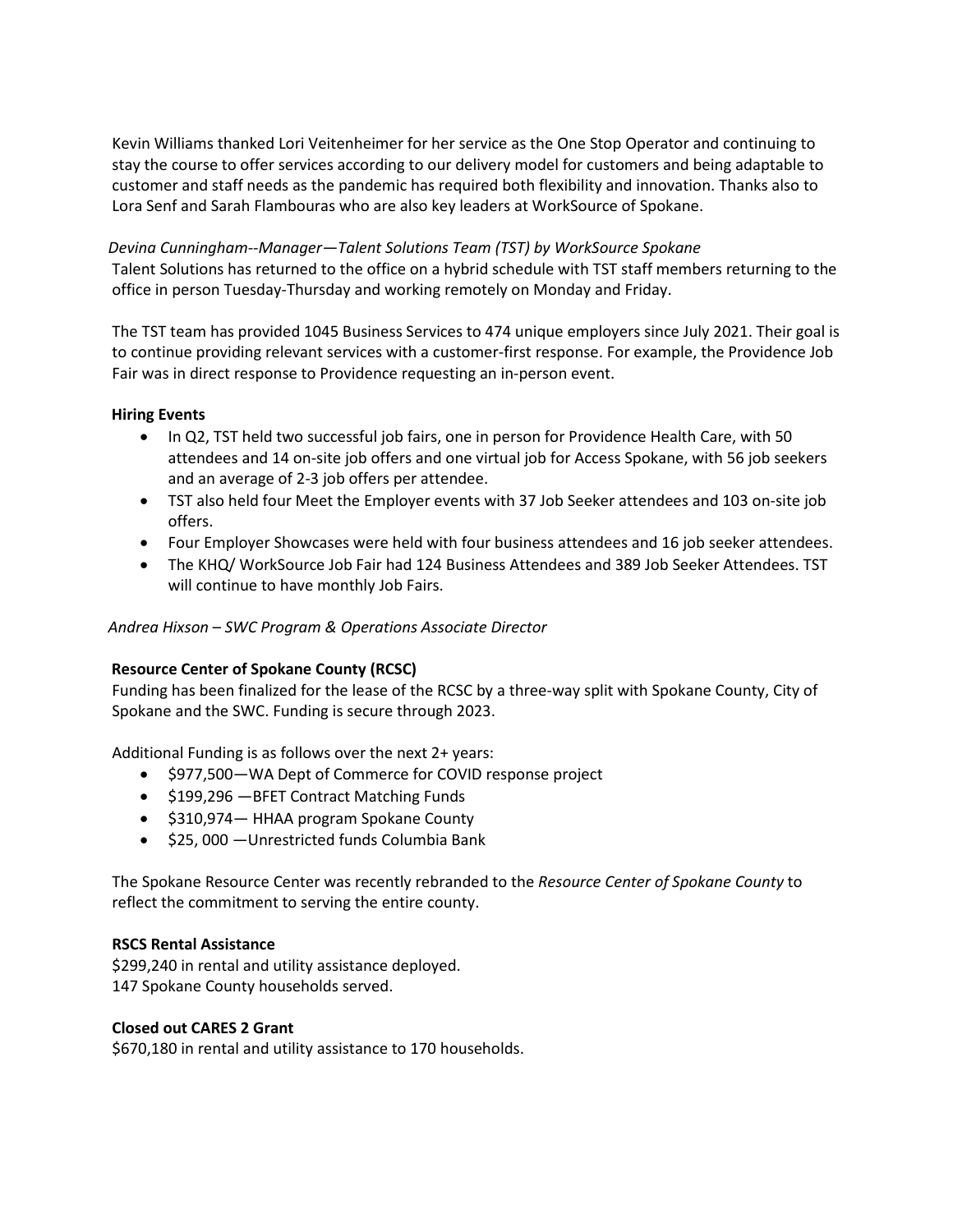### *Jen Morris—Resource Center of Spokane County (RCSC) Update*

• New database to track all services provided by all partner agencies, an upgrade from using spreadsheets.

Upcoming New Services

- New Apprenticeship & Skilled Trades Center beginning Winter 2021/2022 (AJAC)
- Equity & Community Inclusion Center
- Financial Stability Center (partner with Numerica & STCU)

### *Victor Rapez-Betty – SWC Marketing & Communications*

The marketing and communications team at SWC has recently been working on the RCSC brand update, including website & social media updates, and an email marketing campaign. They are also doing an outreach promotion via print ads in partnership with the City of Spokane.

### *Jessica Clayton – Interim Director Next Generation Zone*

Youth are coming back in person to the Next Generation Zone. PY21 Q1

- 95 New Youth Enrollments
- 215 total served
- 41 job placements

# **Open Doors Program Update**

*Terrance Nixon – Open Doors Program Manager*

- 38 GEDs earned in PY21
- OSSI grant will provide for an onsite mental health personnel (80% youth deal with some type of mental health issues)
- More support for justice-involved youth

# **Youth Eviction Rent Assistance Program**

### October 2020-October 2021

\$311K Paid out in direct rental payments to 135 total households. 38% BIPOC households served including 18% that identify as Hispanic/Latinx.

### **FISCAL REPORT**

*Jeanette Facer--Finance Director, Spokane Workforce Council* PY20 and PY21—SWC had a large increase in grant funding due to COVID response. The SWC is managing about \$14M this year with more to come.

- WIOA Formula Grants 6.7M or 48%
- WIO Competitive Grans\$4.2M 30%
- Other Grants (City, State, Private, etc.) \$3.1M 22%

Federal WIOA funding to the SWC decreased from PY20 to PY21 but career and business services continued to be offered at consistent levels by leveraging carry-in funds from the prior year and other grant sources.

### **NEW MEMBER NOMINATION**

*Christina Vigil Gross SWC Board Vice Chair*